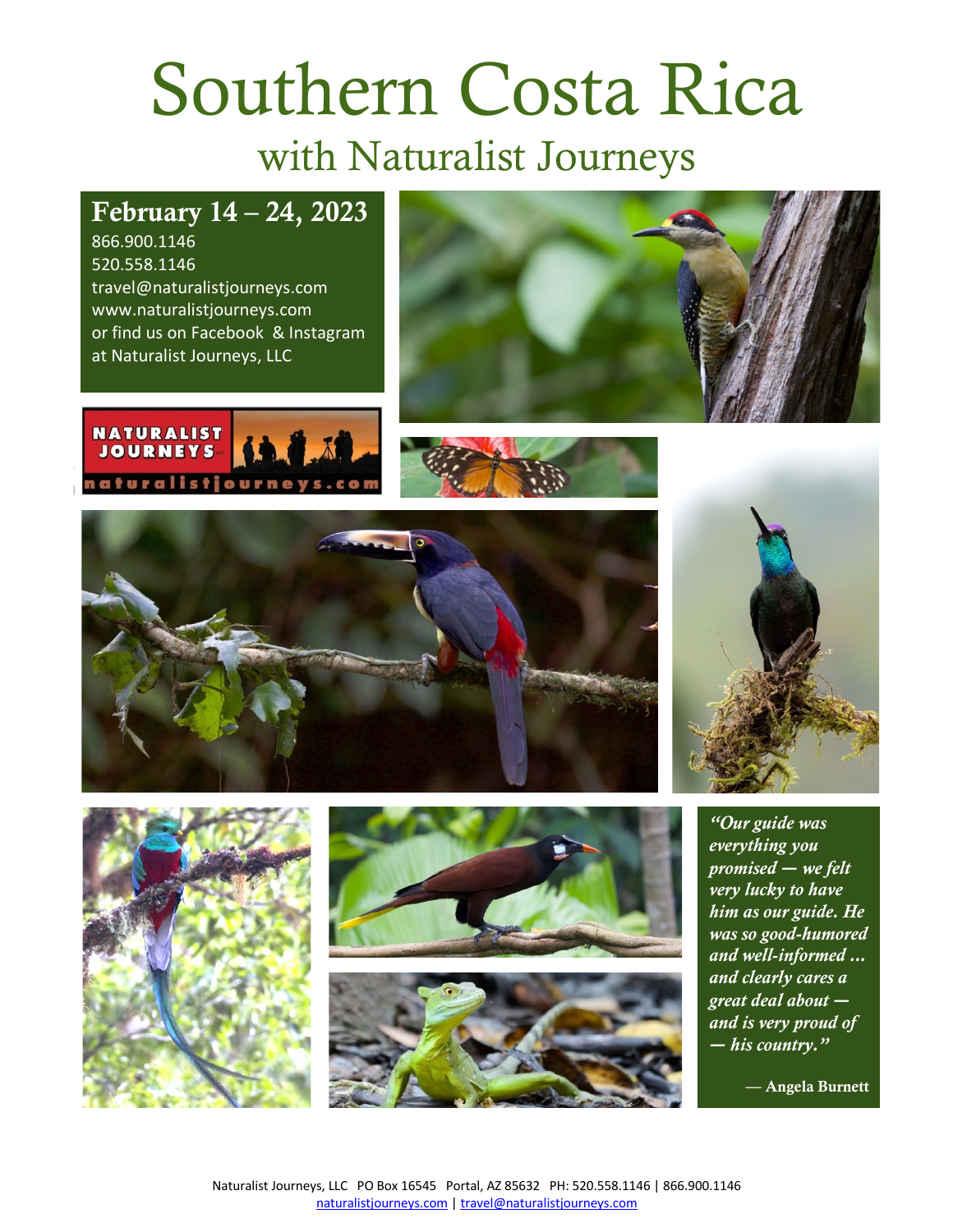Southern Costa Rica has long been one of our most popular tours, the itinerary extending south from San José is great for a return to this delightful country or for a first adventure. Join us to explore the Talamanca Mountains, the El General Valley, pristine forest at Esquinas Rainforest Lodge near Golfito, and the eastern side of the Golfo Dulce on the beach. Our expert guides help you get to know this region in detail. Enjoy a special getaway while you experience this gem of the Central American tropics.

Whether a first time trip or a new area of Costa Rica to explore, we know you'll treasure time in this beautiful, easy to get to Central American country. Costa Rica sets high eco-tourism standards as an example for many aspiring nations, with lovely lodges, safe water and food, and highly-trained local guides.

Ask us how you can extend your time at a beautiful lodge in the Corcovado/Osa Peninsula area, ranked as one of the richest contributors to Costa Rica's legendary global biodiversity. At your leisure, enjoy a few more days with a bit of pampering as you experience this very wild and beautiful region. Here, lush mountains reach the sea … it is simply a stunning destination.

#### Tour Highlights

- $\checkmark$  Begin your stay at a boutique hotel at the start in downtown San José, a fun base to explore the city
- $\checkmark$  Drive the Pan-American Highway south from San José
- $\checkmark$  Search for the stunning Resplendent Quetzal and other cloudforest species in the Savegre Valley
- $\checkmark$  Visit the farm of the late tropical nature author, Alexander Skutch
- $\checkmark$  Immerse in the secluded Si Como No resort, lush with forests, rich in birdlife, and a touch on the luxurious side
- $\checkmark$  Explore lush forest trails at Esquinas where an endemic ant-tanager is found

#### Tour Summary

11-Day / 10-Night Southern Costa Rica Nature & Birding Tour \$4390, from San José, Costa Rica Airport is Juan Santamaria (SJO)

## Day-to-Day Itinerary

#### Tues., Feb. 14 Arrivals in San José

Welcome to Costa Rica! Today you arrive in San José where you are met at the airport by a representative from our Costa Rican host company, for a private transfer to the Hotel Bougainvillea. We select this boutique hotel for its spacious rooms, friendly service, and spectacular birdy gardens, just outside the door. This is an environmentally-friendly hotel with a commitment to our planet and hospitality. Those arriving in time can enjoy a welcome dinner with fellow traveling companions and guide. Those that arrive later than dinner have a snack tray on arrival.

*Accommodations at Hotel Bougainvillea (D)*

#### Wed., Feb. 15 San José | Mirador Quetzales | Savegre Mountain Lodge

After a delightful breakfast, and some birding in the hotel garden, we drive south on the Pan-American Highway towards the Talamanca Mountains, the backbone of southern Costa Rica. We stop in Cartago for a look at the lovely cathedral, then it's a beautiful drive up into the mountains, where we stop at the family-run cloud forest reserve, Mirador Quetzales. Here we enjoy lunch, and a chance to walk lush forest trails in search of Costa Rica's most famous and elegant bird, the Resplendent Quetzal.

Our destination today, just 51 miles from San José, is the Rio Savegre Valley, which sits at a cool 7,000 feet. En route, we pass over the Cerro de la Muerte (Mountain of Death). This 11,000-foot peak was named for early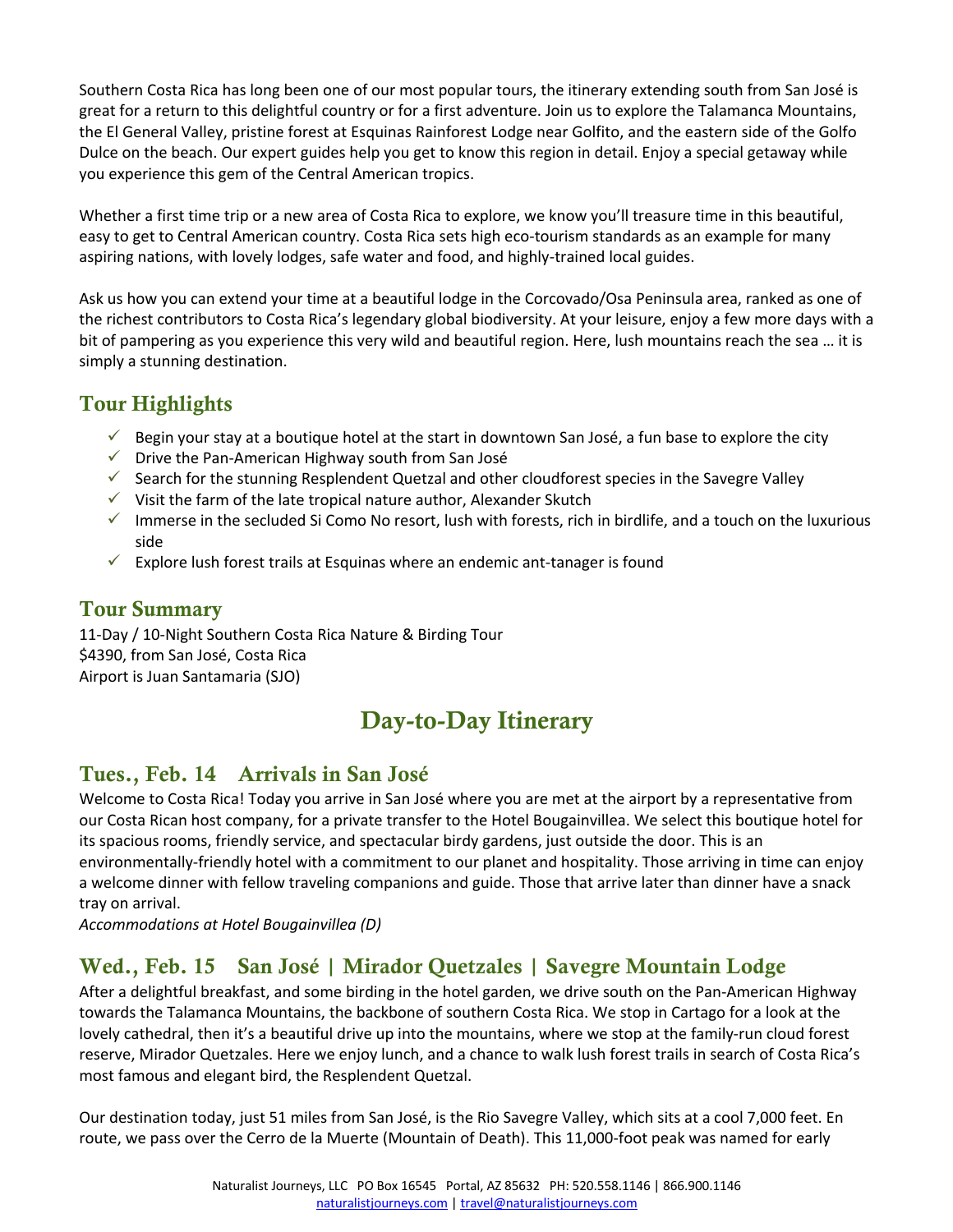explorers who, traveling on foot, died of hunger, exposure, and storms while crossing. Although we may encounter some rain and fog, we soon rise above the clouds to a realm of flower-filled fields, hillside farms, and fantastic views. We make a few stops for photographs and to see what's in bloom.

The Savegre Valley holds a number of family farms, all with beautiful grounds traversed by a clear river. Our lodge is in a lush part of the valley. After settling into our accommodations, we walk the lodge's trails, learning about the flora and fauna of the tropical cloud forest. With luck, we spot the Resplendent Quetzal, the holy bird of the Mayas. Enjoy a fabulous meal tonight at the lodge's restaurant. *Accommodations at Savegre Mountain Lodge (B,L,D)* 

#### Thurs., Feb. 16 The Savegre Valley | Resplendent Quetzal | Rio Savegre

Today our guides lead us along the clear mountain stream known as the Rio Savegre. Birding here is a treat, with so many colorful species: White-naped Brushfinch, Long-tailed Silky-Flycatcher, Collared Redstart, Northern Emerald-Toucanet, and Flame-colored Tanager, to name a few. We have the day to explore this isolated and beautiful valley, where we hope to find several pairs of Resplendent Quetzal feeding on wild avocado trees. If you'd like a more rigorous hike up the valley's ridgeline, we feature that in the afternoon. Optional horseback riding can be arranged.

The Resplendent Quetzal is found here year-round, as is an incredibly diverse array of flora and fauna. On trails that wind past rivers and lakes, we look for Collared Trogon, American Dipper, Spotted Wood-Quail, Barred Becard, and Silver-throated Tanager, as well as regionally endemic species like Long-tailed Silky-flycatcher, Sulphur-winged Parakeet, Wrenthrush, Golden-browed Chlorophonia, and Black Guan.

Montane oak forest dominates, including magnificent oaks like the Wild Brazilleto, Winter's Bark Tree, and Cipresillo. We take a stab at identifying them, then simply admire the hundreds of species of bromeliads, lichens, mosses, and ferns, and the multitude of orchids and colorful flowers. Locals raise fruit on the hillsides and farm trout in small ponds; enjoy meals at the lodge made with a host of homegrown foods. *Accommodations at the Savegre Mountain Lodge (B,L,D)*

#### Fri., Feb. 17 Golfito | Esquinas Rainforest Lodge

This morning we travel to the lovely coastal town of Golfito, where the mountains reach the sea. Enjoy lunch at a local restaurant before heading to Las Esquinas Rainforest Lodge, our accommodations for the next two nights adjacent to Piedras Blancas National Park.

The idyllic lodge is an ecotourism project that supports the local community. Lush gardens surround our thatchedroof cabins and verandas, as well as a swimming pool fed by a natural stream. You may not want to stray from the spacious porch that surrounds the main building of the lodge―with the rainforest at arm's length, it's an excellent place to enjoy passive birdwatching. However, the calls of trogons and Scarlet Macaw do lure you onto one of the many trails into the rainforest.

The lowland Pacific Rainforest dominates here, offering diverse and exciting species. We hope to find the endemic Ant Tanager, several species of colorful trogons, Squirrel Cuckoo, secretive Antbird, and mixed flocks that include Golden-hooded Tanager and Green Honeycreeper. Mammals are always secretive, but this is a good spot for both Collared Peccary and the much larger Tapir. Several species of monkey live here, and wilderness-loving species like King Vulture and Black Hawk-Eagle survey you from above. Under huge heliconia leaves we sometimes find Tent-making Bats.

*Accommodations at Las Esquinas Rainforest Lodge (B,L,D)*

#### Sat., Feb. 18 Las Esquinas | Piedras Blancas National Park

The sounds of myriad birds awaken you at dawn. Enjoy a leisurely morning in your cabin, or opt for an early walk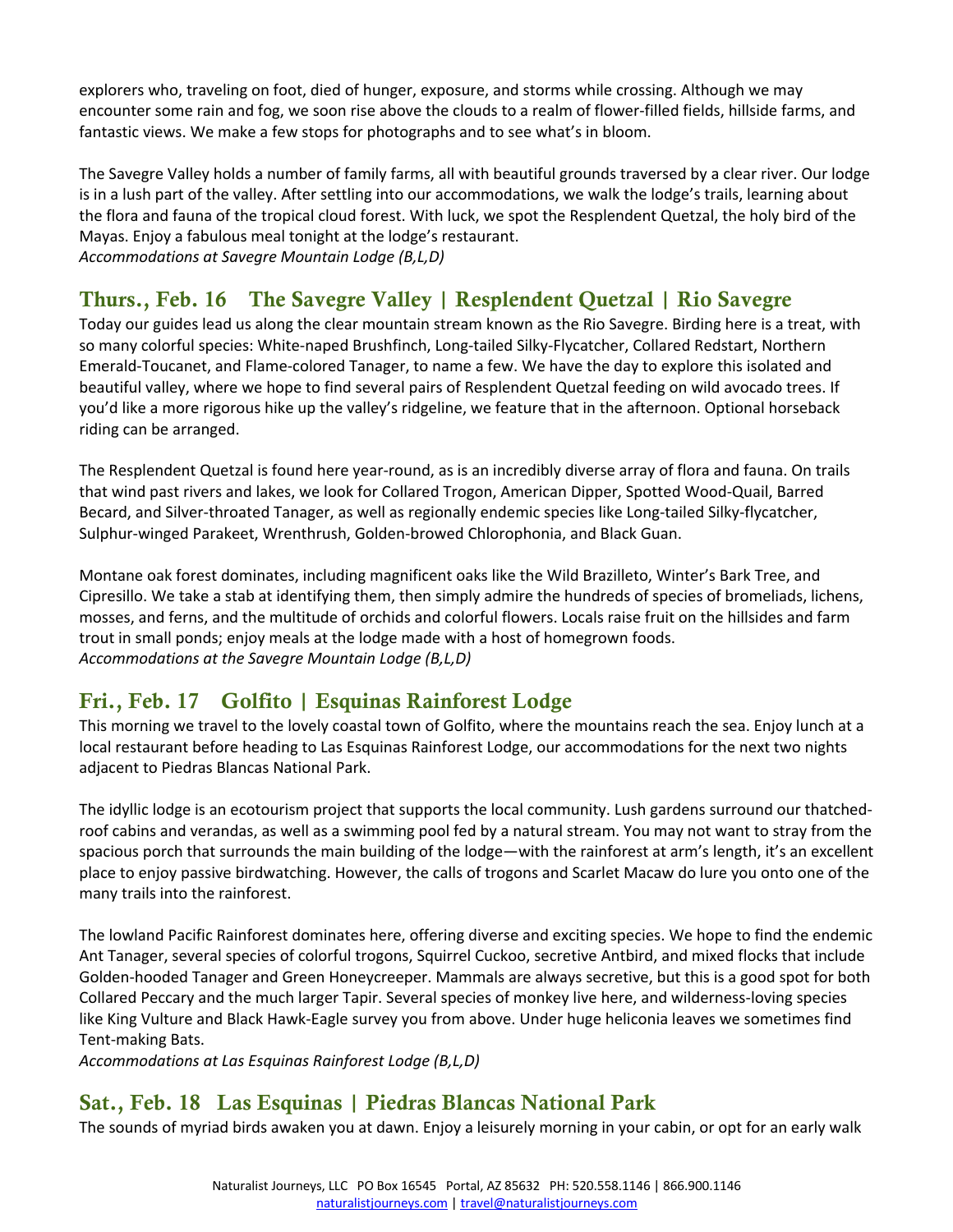during the height of bird activity. We meet for a delicious breakfast in the open-air dining room. It's hard to concentrate on food when hummingbirds are feeding young and tanagers come in to feed on fresh fruit at the feeders!

We then enjoy a full day on the lush grounds and adjacent parklands of lowland Pacific rain forest. After breakfast we venture out into the forest on trails that extend into Piedras Blancas National Park. The trail invites us to a scenic ridge above the lodge. After lunch, relax or enjoy a swim. Or, visit the neighboring research center to talk to some of the resident biologists. In a wetland pond we look for White-throated Crake and Pygmy Kingfisher.

In the afternoon we drive out into the farmlands of the valley. Framed by mountains, this beautiful setting offers a glimpse of how people live in the Costa Rican countryside. Both Crested and Yellow-headed Caracaras fly overhead; three species (or more!) of kingfisher call from their perches. We also hope to find more southern species, such as Red-breasted Blackbird and a variety of seedeaters. In the evening we listen to night sounds in the forest and get a well-deserved rest.

*Accommodations at Las Esquinas Rainforest Lodge (B,L,D)*

#### Sun., Feb. 19 Pan-American Highway | Talari Lodge Near San Isidro

After breakfast, we pack up to drive south on the Pan-American Highway towards the Talamanca Mountains, the backbone of southern Costa Rica.

En route, we pass back over the Cerro de la Muerte then make a well-known birding stop at some communication towers at Cerro Bella Vista (weather permitting) where we may find Volcano Junco and Timberline Wren, and again admire the blooming flora.

We then drop down into the expansive El General Valley, home to the Chirripó River that descends from the heights of Chirripó National Park. In 2019, we started staying at a lodge in this lovely place we always had to rush through on previous tours. Along the El General River is our simple but delightful lodge, which emits a rural ambiance with excellent birding—over 225 species have been recorded on these lushly-vegetated grounds. There is a pool and we enjoy our meals in a dining room with covered, open-air seating. This lodge was a favorite for our group in past years, with so much birding right on the grounds. Search among the fruiting trees for Blue Dacnis, Red-legged Honeycreeper, parrots and toucans; in Cecropia trees we find resident Three-toed Sloth while Slaty Spinetail, and Orange-billed Sparrow may be seen in edges of the undergrowth. *Accommodations at Talari Mountain Lodge (B,L,D)* 

#### Mon., Feb. 20

#### Los Cusingos—Alexander Skutch's Farm | Talari Hotel Grounds & Trails

Our hotel has a rich section of river frontage and we explore it for our early morning birding option. We then drive to nearby Los Cusingos Bird Sanctuary, a memorial preserve for a famous naturalist of the Americas: Alexander Skutch.

At Los Cusingos we can get lost in time and forget we are only a half hour from the bustling city and the agriculture of the El General Valley. The home site looks as if Alexander might return from one of his epic walks, full of stories and details of birds seen that day. This pioneer of natural history in Central America, most notably Costa Rica, chronicled the intimate life history of hundreds of species. He wrote numerous books, including the country's first formative field guide.

Skutch first came to Central American in the 1930s, working at a botanist for the United Fruit company. In 1941, he settled in Costa Rica. Over the next 40 years, he would author some 200 scientific papers and 40 books—using a simple typewriter from his desk in a rustic cabin with shuttered windows. He was readily interrupted by birds. He made a life with his sweet wife, Pamela. Our early Naturalist Journeys trips visited them, and we always made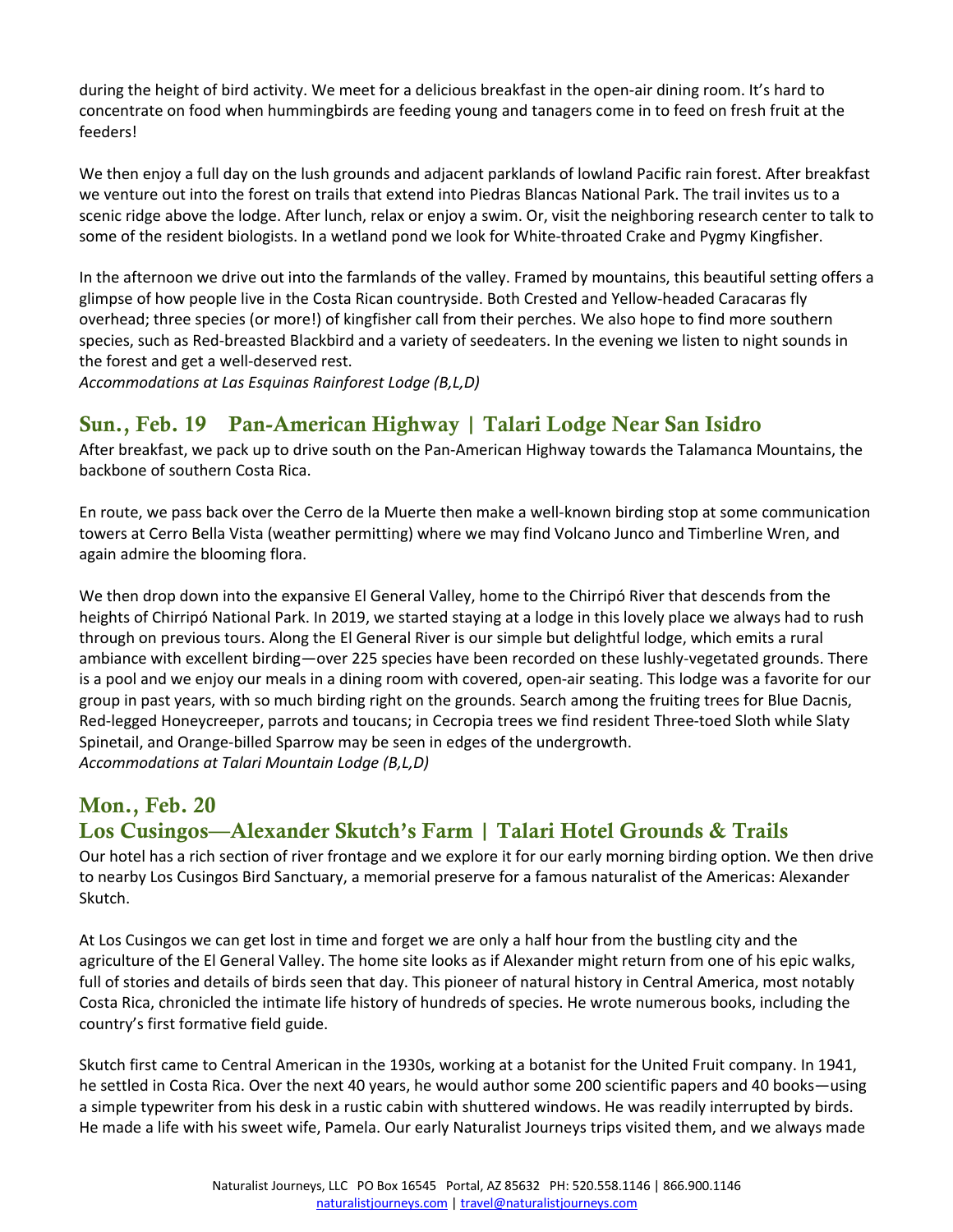sure to bring her favorite cookies. Dr. Skutch left us just eight days before his 100th birthday. His later writings were deeply philosophical.

Today, the farm is managed by the Tropical Science Center. It is a fabulous place to find mixed flocks of tanagers, and some secretive species like Eye-ringed Flatbill and Royal Flycatcher. A real treat is to see North American migrant warblers here on their winter home alongside resident warblers like the Buff-rumped Warbler. Longbilled Hermit feed in colorful heliconia flowers, and walking near the river we may find beautiful Fasciated Tiger-Heron. The property is named for a real beauty here on the Pacific side of the Continental Divide: the Fiery-billed Aracari. It sits at an elevation of 2700 ft.

We return to the lodge after our visit to relax, and for our avid ones, more birding! *Accommodations at Talari Mountain Lodge (B,L,D)*

#### Tues., Feb. 21 Central Pacific Coast | Tarcoles River Boat Trip

This morning we pack up and continue on our way to the Central Pacific area, where we stay in a lovely valley with a rushing river near the Pacific Ocean. Enjoy sampling the countryside as the morning is largely spent in travel. We arrive in time for lunch.

This afternoon we take a mangrove boat trip on the Tarcoles River. Gliding along we find a good mix of new species. If time permits, especially if we have not seen macaws on our boat trip, we also stop on a high bridge with expansive views. Though busy with traffic, this is the best place in Costa Rica to watch for Scarlet Macaw returning to roost sites. Their calls alert us and, as we wait to see their dazzling colors, we find a host of other species such as Mealy Parrot and, close-at-hand, noisy Rufous-naped Wren. *Accommodations at Hotel Cerro Lodge or similar (B,L,D)* 

#### Wed., Feb. 22 Carara National Park

This morning we have an early start to enjoy a full morning of birding at Carara National Park, a place many consider to be one of the top ten birding spots in Central America. Here we witness birds and wildlife of a transition forest, walking trails and searching for birds, butterflies, and mammals. This park can claim almost unparalleled diversity along the Central American Pacific Coast, as many species here are at the edge of their range. This is the northern reach of species at home in Pacific Rainforest, and the southern reach for those associated with Pacific Dry Forests.

The open nature of Carara's transitional forests lends itself well to finding birds that are normally difficult to observe elsewhere, such as Great Tinamou, Collared Forest-Falcon, and Streak-chested Antpitta. It's also an excellent place to observe an army ant swarm and its attendant antbirds, including sometimes secretive Blackhooded Antshrike, Bicolored Antbird, Dusky Antbird, and Chestnut-backed Antbird. We may also find Scalybreasted Hummingbird or Blue-throated Goldentail. Vegetation is impressive in this important ecological reserve.

After lunch, we pack up and continue on to La Ensenada, a country lodge on a lake. This family-run lodge, where we stay the next two nights, features 20 simple, but comfortable, cabins, a swimming pool, and a delightful openair restaurant that prepares local foods. The lodge is part of a working cattle ranch and fruit farm, and also part of a 100-acre wildlife reserve. All cabins have ceiling fans, wood paneling, high ceilings, and private terraces. This special property holds some of the last remaining primary (old growth) dry forest, as well as a mangrove ecosystem, and is on the beautiful Gulf of Nicoya.

As we settle in, watch the sky for Magnificent Frigatebird and Brown Pelican; we may also be able to enjoy the antics of colonies of Montezuma Oropendola, Piratic Flycatcher, Squirrel Cuckoo, and colorful Cherrie's Tanager and Spot-breasted Oriole in the trees.